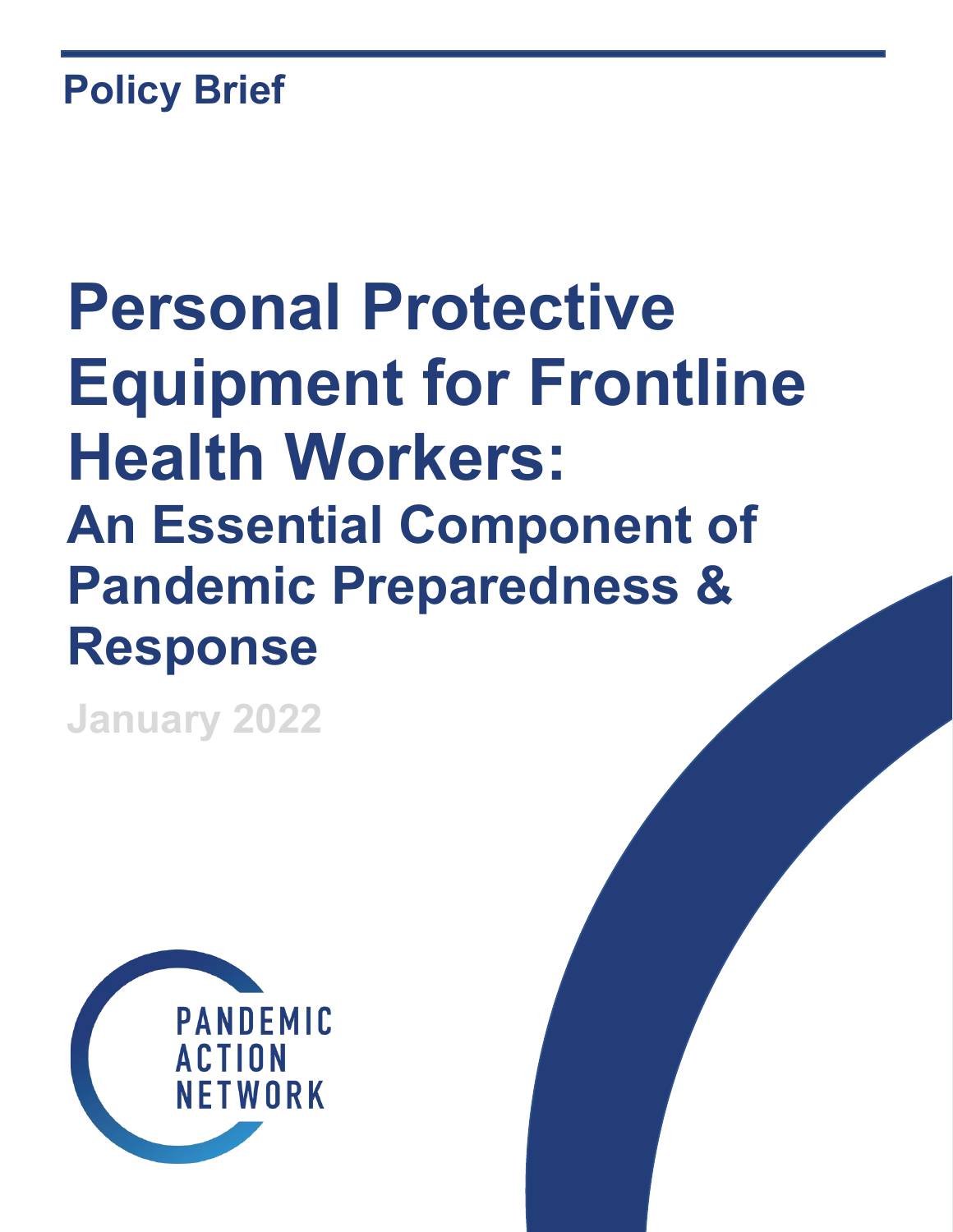### **Executive Summary**

This brief takes stock of progress made since December 2020 toward the Pandemic Action Network's recommendations to resolve the global [personal protective equipment \(PPE\) access crisis](https://pandemicactionnetwork.org/wp-content/uploads/2020/12/Pandemic-Action-Agenda-PPE.pdf) and build a more reliable and sustainable emergency response supply chain for the future:

- Establish clear points of accountability at regional and country levels to ensure **sufficient supplies of PPE for frontline health workers**.
- Support lower-middle-income countries (LMICs) and lower-income countries (LICs) to scale up **domestic and/or regional production of essential PPE** to ensure reliable and secure access.
- Ensure every country has an **interagency technical working group**, including UN, NGO, and private sector partners, on **essential PPE to ensure routine and stockpile availability for emergencies**.

In December 2020, the Pandemic Action Network's [Pandemic Action Agenda series](https://pandemicactionnetwork.org/pandemic-action-agenda-what-world-leaders-should-do-to-help-prevent-the-next-pandemic/) urged world leaders to [strengthen global health security architecture and governance](https://pandemicactionnetwork.org/wp-content/uploads/2020/10/Pandemic-Action-Network_Global-Health-Security-Agenda-for-Action.pdf) in the key areas of [pandemic supplies,](https://pandemicactionnetwork.org/wp-content/uploads/2020/12/Pandemic-Action-Agenda-PPE.pdf) [pandemic financing,](https://pandemicactionnetwork.org/wp-content/uploads/2020/11/Pandemic-Action-Agenda-Financing.pdf) [country capacity,](https://pandemicactionnetwork.org/wp-content/uploads/2020/11/Pandemic-Action-Agenda-Country-Capacity.pdf-Action-Agenda-Country-Capacity.pdf11/Pandemic-Action-Agenda-Country-Capacity.pdf) [global health research and development,](https://pandemicactionnetwork.org/wp-content/uploads/2020/11/Pandemic-Action-Agenda-RD.pdf) and [improved outbreak](https://pandemicactionnetwork.org/wp-content/uploads/2020/11/Pandemic-Action-Agenda-Outbreak-Detection.pdf)  [detection and reporting](https://pandemicactionnetwork.org/wp-content/uploads/2020/11/Pandemic-Action-Agenda-Outbreak-Detection.pdf) to increase accountability and to ensure the world is better prepared for the next pandemic and to respond to COVID-19.

Frontline health care worker shortages predate the COVID-19 pandemic; they are a scarce and valuable first line of defense in emergency preparedness, detection, and response. Since the start of the COVID-19 pandemic, the Pandemic Action Network has consistently advocated for PPE for frontline health workers, including community health workers (CHWs), globally. Protecting them with PPE is not only urgent and [necessary](https://www.ncbi.nlm.nih.gov/pmc/articles/PMC7844929) from health and ethical perspectives; it is also [highly cost-effective.](https://journals.plos.org/plosone/article?id=10.1371/journal.pone.0240503)

"Of all the elements of the COVID-19 response, PPE has received the least attention. Yet the humble face-mask is the unsung hero of the COVID-19 response, playing a crucial role in reducing community transmission and helping protect health workers… The first step is to make sure PPE is on the global agenda. Too often, G7/G20 discussions about the COVID-19 response or pandemic preparedness largely ignore the importance of vital, if unglamorous items like masks, gloves, and aprons. Yet arguably more lives have been saved in this crisis by PPE than by anything else, and more money has been spent on it."

*–Sir Jeremy Farrar (Director, Wellcome) and Peter Sands (Executive Director, The Global Fund)* [Transforming the Medical PPE Ecosystem, Working Paper, August 2021](https://www.theglobalfund.org/media/11243/publication_ppe-synthesis_paper_en.pdf)

Since our December 2020 brief, there have been several key improvements in PPE supplies for frontline health workers in LMICs and LICs on both the supply and demand sides of the PPE value chain. However, much remains to be done.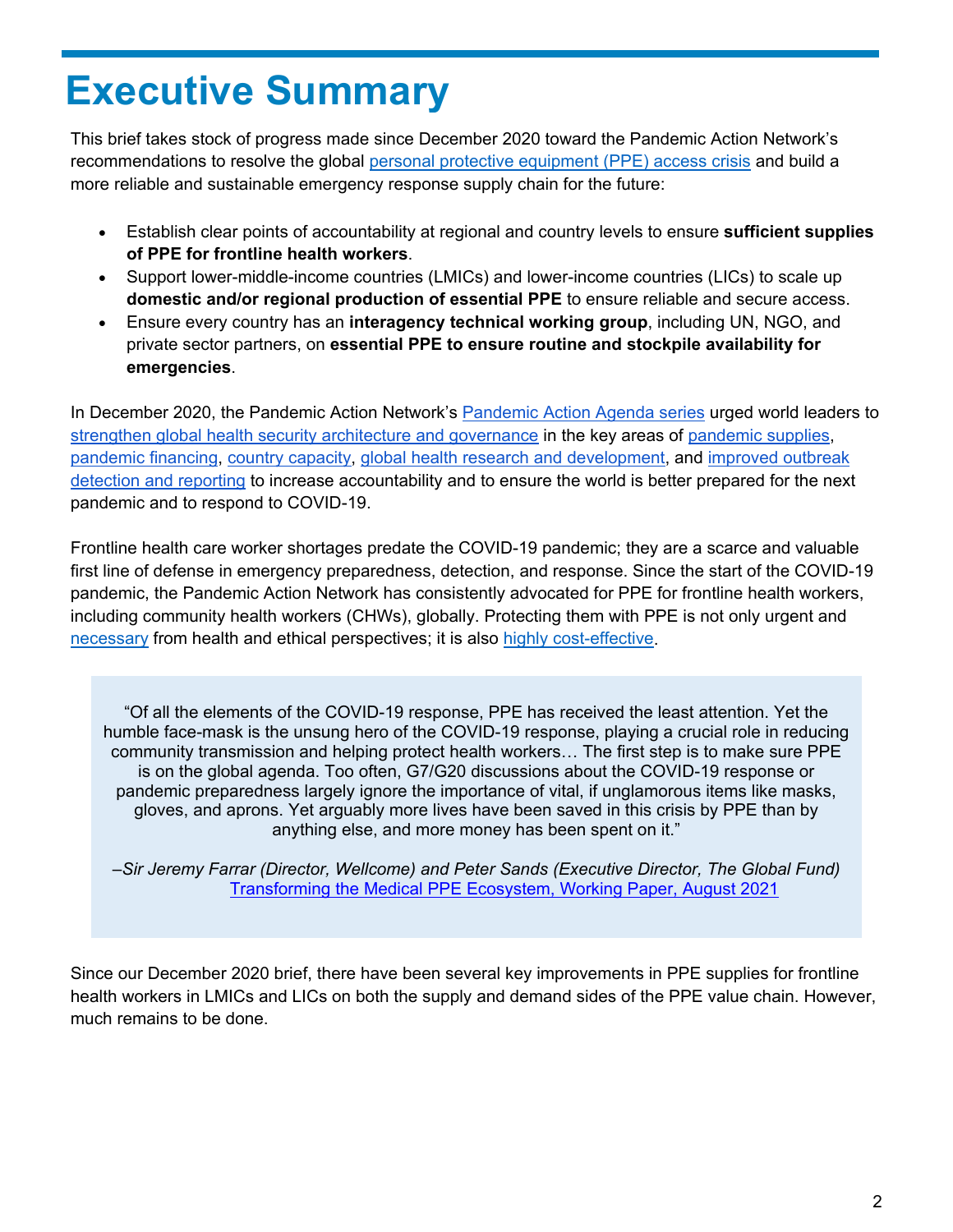**1. Accountability to ensure sufficient PPE supplies for frontline workers has improved, but key gaps remain and must be addressed. Adequate PPE supplies for one year for an estimated one million CHWs across sub-Saharan Africa would cost an estimated US\$150 million — a modest and highly cost-effective amount in the context of overall pandemic-related funding.** Most human resources for health systems do not include CHW counts (UNICEF personal communication), and most countries lack updated CHW registries, making quantification and advocacy for their needs challenging. Comprehensive PPE quantification guidance along the entire continuum of COVID-19 prevention — including vaccination, detection, testing, treatment, and follow-up is needed. Yet, 44 percent of respondents in Africa versus 26 percent globally reported PPE shortages as a reason for essential health service disruptions in the World Health Organization's (WHO) [Round 2 pulse survey](https://www.who.int/teams/integrated-health-services/monitoring-health-services/national-pulse-survey-on-continuity-of-essential-health-services-during-the-covid-19-pandemic/dashboard) (January-March 2021).

**Recommendation:** CHWs must be [counted](http://rebrand.ly/chwml) — guidance now exists on how to do this. Access to COVID-19 Tools Accelerator's (ACT-A) partners should invest in a public-access global PPE dashboard or tracker similar to [Our World in Data'](https://ourworldindata.org/coronavirus)s testing, vaccination, morbidity, and mortality tracker and policy trackers that track PPE-related progress. This could be combined with other efforts to improve the visibility of demand and supply for PPE and other commodities via control towers.

**2. Several African countries now manufacture some types of PPE; comprehensive marketshaping approaches must be strengthened and sustained.** The International Finance Corporation and development banks have partnered with governments and the private sector to build this self-reliance, and the [Africa Continental Free Trade Area](https://afcfta.au.int/en) (AfCFTA) agreement could significantly simplify the flow of PPE and other supplies across national borders. However, raw material scarcity and supply chain disruptions continue to create bottlenecks.

**Recommendations:** A disciplined [market-shaping](https://www.usaid.gov/sites/default/files/documents/1864/healthymarkets_primer.pdf) approach should be taken to improve the overall PPE market in terms of equitable availability, affordability, assured quality, appropriate design, and end-user acceptability. As part of this approach, there is an urgent need for reliable pooled procurement and group purchasing platforms for emergency response health commodities, such as PPE, that can be accessed by legitimate private sector actors and that offer pathways for small and medium enterprises to participate. We recognize sufficient quality-assured supplies are a prerequisite for such platforms to work.

**3. Almost all countries now have a national-level COVID-19 Task Force, but most LMICs and LICs lack PPE stockpiles.** COVID-19 task forces allow for improved coordination at the national level. However, there is a need for stronger coordination across the supply chain and community health workforce functions as well as the development of country-based strategies that consider full demand for PPE across health and non-health sectors. At the time of writing this brief, there are no meaningful PPE stockpiles located in African countries.

**Recommendation:** Strategic stockpiles of PPE that are in African countries are needed to allow for an agile, speedy response in a highly unpredictable pandemic — and to put in place more robust preparedness for the next epidemic or pandemic. This is a missed opportunity for PPE supplies, which typically have long shelf lives.

**4. Power differentials and lack of voice and representation continue to work against largely female, often volunteer or contract CHW workforces; this is an important gender equality issue.** Women's representation in COVID-19 Task Forces and in decision-making roles is woefully inadequate. CHWs continue to literally be last in line for PPE supplies for health workers, despite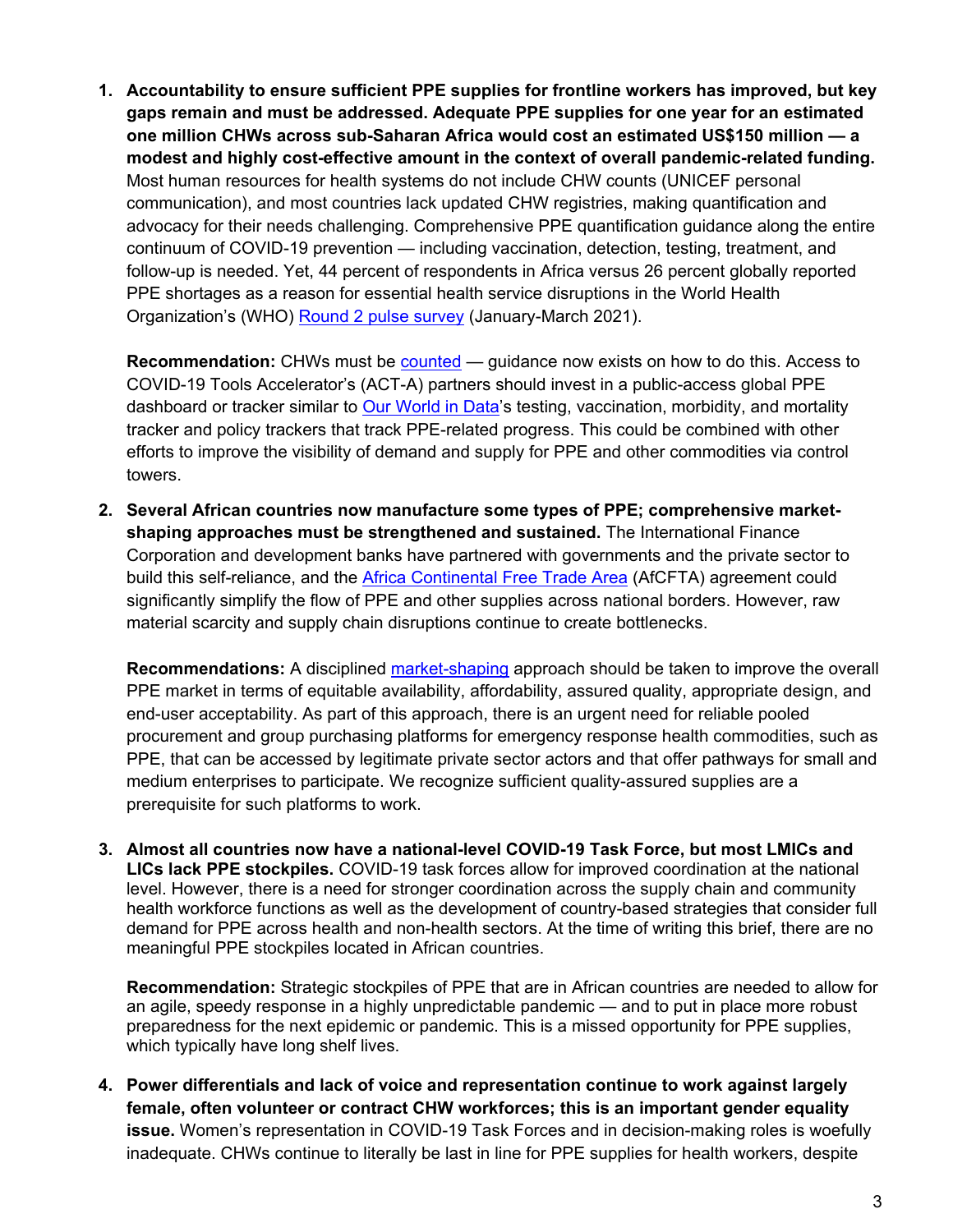their important role in COVID-19 related prevention, diagnosis, vaccination, home-based care, and referral. [Female CHWs must make do with PPE designed for males; ill-fitting PPE serves no one](https://www.womeningh.org/fitforwomen)  [and is a safety risk.](https://www.womeningh.org/fitforwomen)

**Recommendations:** There is an urgent need for gender intentionality in all aspects of the COVID-19 response including representation in Task Forces and in decision-making. CHW registries are urgently needed so these frontline health workers are seen, considered, and heard in PPE and other allocations. PPE manufacturers and investors should take specific, time-bound actions to ensure different sizes and designs of PPE are developed for women's needs, and procurement agencies should adapt their product catalogs to include different sizes where appropriate.

In the table below, we summarize the general direction of progress toward the key recommendations in our December 2020 brief. The remainder of this brief expands upon key supply-side and demand-side factors influencing PPE availability for frontline workers, with a focus on CHWs where information is available.

| Progress Toward the Pandemic Action Network's December 2020 PPE Recommendations |  |
|---------------------------------------------------------------------------------|--|
|---------------------------------------------------------------------------------|--|

| <b>Recommendations</b>                                                                                                                                                                                                       |                                                                                                                                                                                                                                          | Status*        |
|------------------------------------------------------------------------------------------------------------------------------------------------------------------------------------------------------------------------------|------------------------------------------------------------------------------------------------------------------------------------------------------------------------------------------------------------------------------------------|----------------|
| 1. Establish clear points<br>of accountability at<br>regional and country<br>levels to ensure<br>sufficient supplies of<br>PPE for frontline health<br>workers.                                                              | Develop a strategy to align PPE needs and support for their<br>respective geographies.                                                                                                                                                   |                |
|                                                                                                                                                                                                                              | Create and drive widespread usage of a shared, real-time data<br>system to track and manage PPE supply and demand across<br>geographies and environments.                                                                                |                |
|                                                                                                                                                                                                                              | Promote greater transparency and accountability for procurement<br>and delivery.                                                                                                                                                         |                |
|                                                                                                                                                                                                                              | Establish regional stockpiles in strategic locations.                                                                                                                                                                                    |                |
|                                                                                                                                                                                                                              | Conduct post-event reviews and regular assessments of supply<br>chain resiliency.                                                                                                                                                        |                |
| 2. Support LMICs and<br>LICs to scale up<br>domestic and/or<br>regional production of<br>essential PPE to ensure<br>reliable and secure<br>access.                                                                           | Design norms and standards for acceptable levels of PPE quality<br>based on expected services.                                                                                                                                           | $\blacksquare$ |
|                                                                                                                                                                                                                              | Develop regional strategies to ensure an enabling environment for<br>local suppliers.                                                                                                                                                    |                |
|                                                                                                                                                                                                                              | Develop strategies for private sector engagement that would<br>provide surge capacity of transportation and reduce the risk of<br>disruption to existing routine deliveries.                                                             |                |
|                                                                                                                                                                                                                              | Establish and fund a facility to help local private sector businesses<br>in LMICs access the financial, management, and technical support<br>they need to scale up domestic and/or regional production and<br>delivery of essential PPE. |                |
| 3. Ensure every country<br>has an interagency<br>technical working group<br>— including UN, NGO,<br>and private sector<br>partners - on essential<br>PPE to ensure routine<br>and stockpile availability<br>for emergencies. | Define standards, scope needs, and quantify and aggregate in-<br>country public demand across health and other sectors.                                                                                                                  |                |
|                                                                                                                                                                                                                              | Include community health resources in supply chain planning.                                                                                                                                                                             |                |
|                                                                                                                                                                                                                              | Ensure PPE supply chains are aligned with national preparedness<br>and response plans for emergencies, as part of Emergency<br>Operations Centers (EOC) responsibilities.                                                                |                |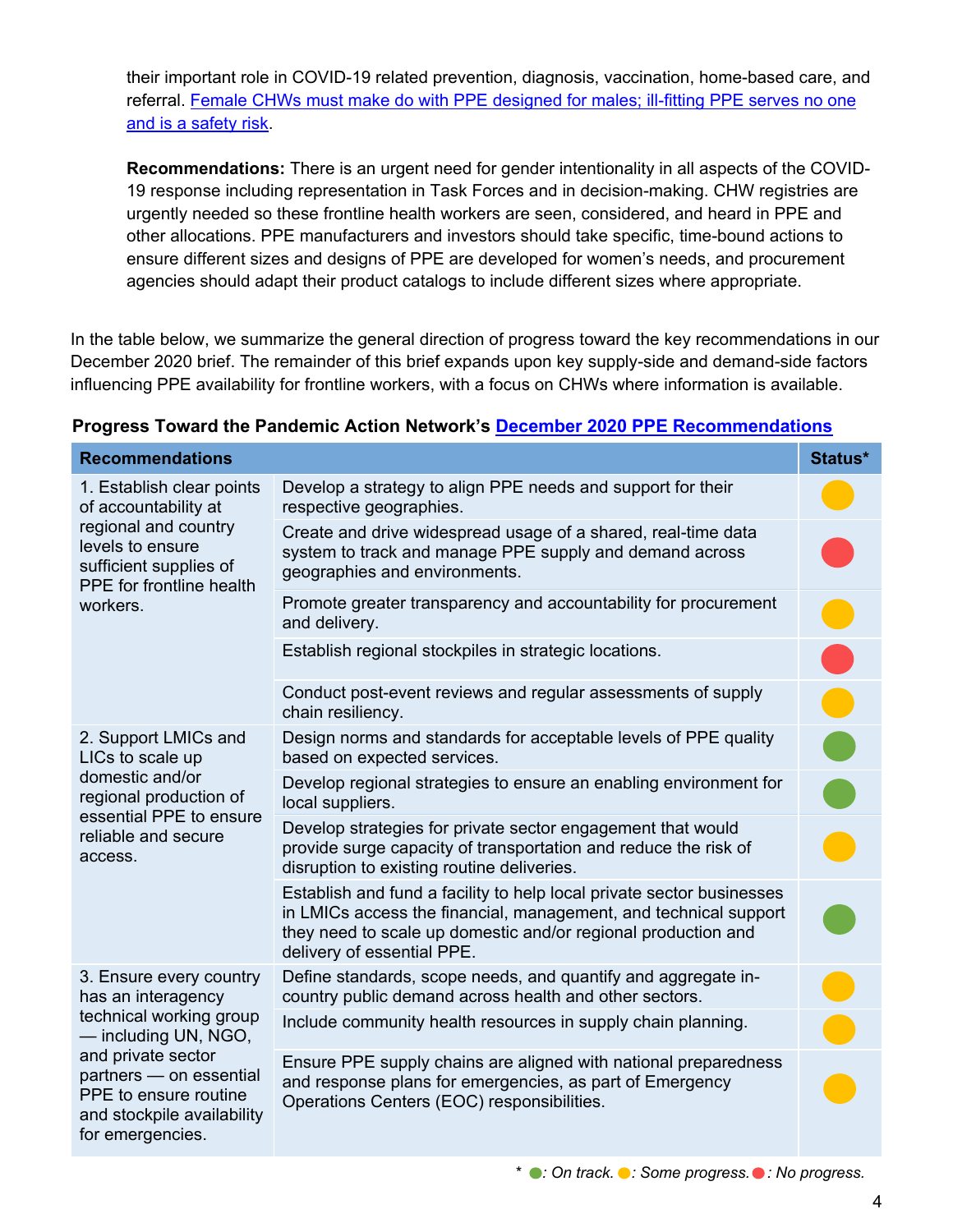### **Supply-side Factors Influencing PPE Availability for Frontline Workers**

This section covers key aspects of the supply side of the PPE value chain as it pertains to all frontline health workers and highlights specific aspects that pertain to CHWs in particular.

**Coordination and data at the global level.**

During the COVID-19 pandemic, ACT-A's fourth pillar, the [Health Systems and Response](https://hlh.who.int/act-a-hsrc-connector)  [Connector](https://hlh.who.int/act-a-hsrc-connector) (HSRC), is intended to integrate across the diagnostics, treatment, and vaccines Pillars of ACT-A. HSRC is co-led by The Global Fund, WHO, and World Bank and is supported by UNICEF to *"rapidly identify and address countryspecific health systems bottlenecks to ensure readiness and enable rapid scale-up and delivery of COVID-19 tools."* The HSRC's Health Workforce Surge and Protection and Clinical Care workstreams work together to address gaps in PPE procurement and deployment for health workers and are currently sharing several related [resources.](https://data.covid19taskforce.com/data) It is less clear where the mandate for coordination across key actors in the global PPE ecosystem lies, and what progress has been made toward improved coordination.

**Normative guidance.** WHO now provides, and periodically updates, [guidance on the rational use](https://www.who.int/publications/i/item/rational-use-of-personal-protective-equipment-for-coronavirus-disease-(covid-19)-and-considerations-during-severe-shortages)  [of PPE for COVID-19 by health workers](https://www.who.int/publications/i/item/rational-use-of-personal-protective-equipment-for-coronavirus-disease-(covid-19)-and-considerations-during-severe-shortages) including CHWs. Similarly, the [Africa Centers for Disease](https://africacdc.org/download/personal-protective-equipment-for-different-clinical-settings-and-activities/)  [Control and](https://africacdc.org/download/personal-protective-equipment-for-different-clinical-settings-and-activities/) Prevention (Africa CDC) has tailored available guidance on the use of PPE by health workers, including CHWs, in different clinical scenarios for application in the African context. This covers guidance on PPE use recommendations based on the transmission scenario, setting, and activity; optimal use of PPE by health care workers including risks, precautions, and alternatives; advice against PPE reuse; and, PPE decontamination and reprocessing.

**Manufacturing.** Core PPE supplies for CHWs include gloves, masks, eye goggles and/or face shields, and gowns. These products are not part of a single supply chain but rather [multiple supply](https://www.adb.org/publications/shortage-ppe-covid-19-supply-chains-bottlenecks-policy)  [chains.](https://www.adb.org/publications/shortage-ppe-covid-19-supply-chains-bottlenecks-policy) Each of these products needs specific raw materials and manufacturing equipment. Two years into the COVID-19 pandemic, PPE production continues to be heavily concentrated in China and the United States, and many supply bottlenecks remain. In the first year of the COVID-19 pandemic, raw material shortages for specific PPE products, for example, shortages in nonwoven propylene and melt-blown fabric needed to manufacture N95 masks, were compounded by other challenges such as the months to a year needed to set up a melt-blown production line. Nitrile shortages and the year or so needed to set up a production unit similarly slowed the ramp-up of medical glove production. As demand surged, the supply of PPE that didn't meet quality standards also increased — aided by a lack of harmonization on required standards across regions and countries.

To [address some of these market failures,](https://institute.global/policy/covid-19-blueprint-tackling-ppe-shortages-provides-lessons-accelerating-africas) some country governments have offered manufacturers favorable loan terms (e.g., Ghana) and simplified licensing procedures (e.g., Kenya), as well as leveraging private sector trade associations and other partners to boost in-country PPE production. Fifty-four African nations have signed the [Africa Continental Free Trade Area](https://openknowledge.worldbank.org/bitstream/handle/10986/34139/9781464815591.pdf) (AfCFTA) agreement; of these, 36 have ratified the agreement to facilitate trade, simplify regulations, and remove technical barriers to trade. This creates an enabling environment for private sector engagement in the COVID-19 response and should be optimally leveraged, including for PPE stockpiles.

The International Finance Corporation (IFC), supported in partnership with the Government of the United Kingdom, is making significant investments in LMICs and LICs to support [domestic PPE production, improved standards,](https://www.ifc.org/wps/wcm/connect/industry_ext_content/ifc_external_corporate_site/manufacturing/priorities/ppe+production)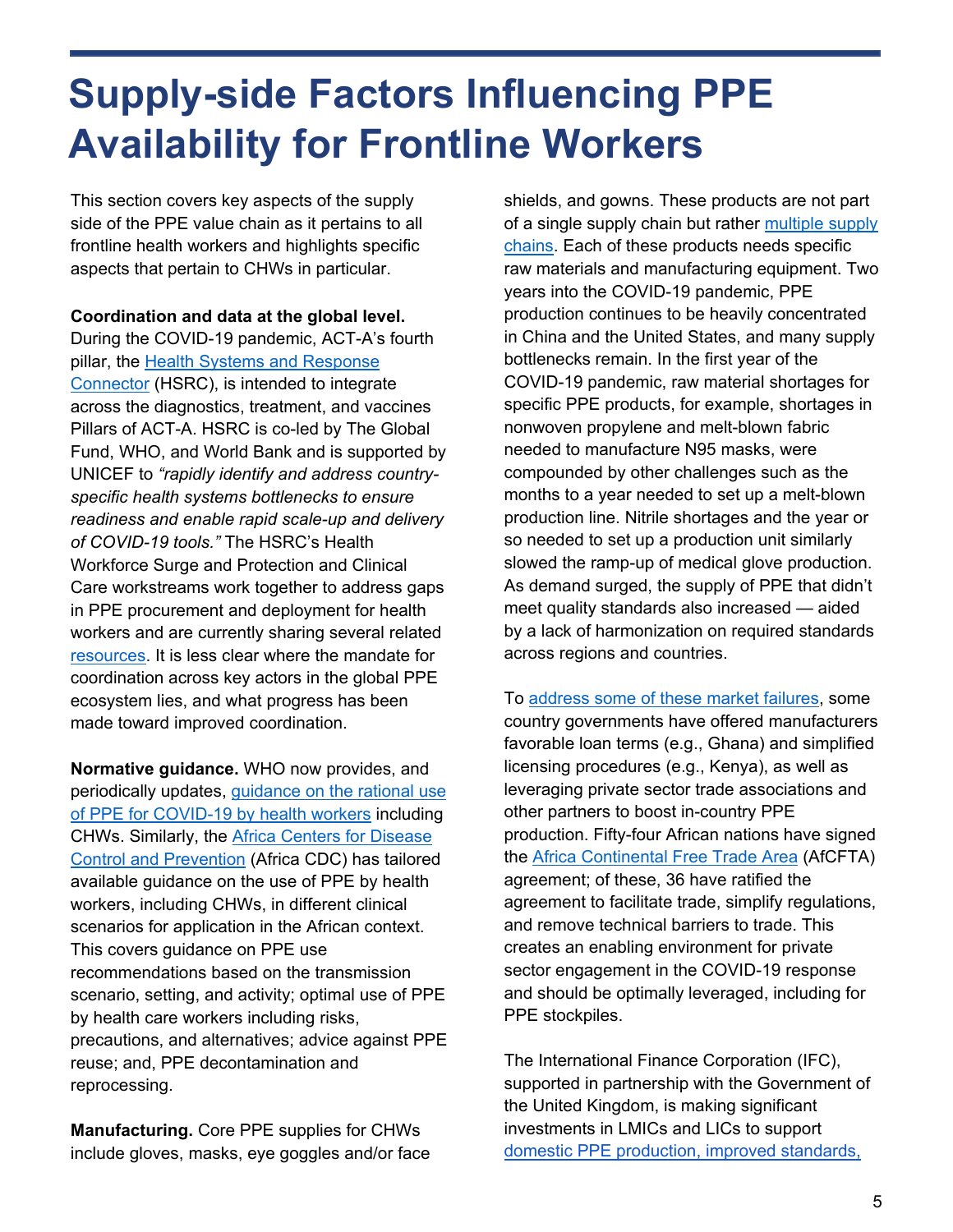#### [and linkages for market access and distribution.](https://www.ifc.org/wps/wcm/connect/industry_ext_content/ifc_external_corporate_site/manufacturing/priorities/ppe+production)

These efforts have leveraged thought leadership from 'Rethinking PPE', a collaborative effort of over 50 individuals in the health sector. The IFC and industry partners are also acting to address the enormous plastic waste problem arising from single-use PPE disposal and are supporting efforts to [strengthen circularity through innovation](https://www.ifc.org/wps/wcm/connect/9c307ecf-b68d-4638-9a0c-df3a65f65c3b/IFC+PPE+FA+v2_WEB.pdf?MOD=AJPERES&CVID=nQ0WWOj) across the PPE value chain. [Over 1.6 million tons](https://www.sciencedirect.com/science/article/pii/S2405844021004485)  [of plastic waste](https://www.sciencedirect.com/science/article/pii/S2405844021004485) have been generated per day since the pandemic started; it is essential to move to renewable, biodegradable, safely reusable, or recyclable materials.

Most PPE supplies aren't manufactured keeping in mind that an estimated 70 percent of frontline workers are women. This is both a safety and gender equality issue. A recent [Women in Global](https://c8fbe10e-fb87-47e7-844b-4e700959d2d4.filesusr.com/ugd/ffa4bc_127fbd76602a4eefb5bb34be5fdd269f.pdf?index=true)  [Health survey](https://c8fbe10e-fb87-47e7-844b-4e700959d2d4.filesusr.com/ugd/ffa4bc_127fbd76602a4eefb5bb34be5fdd269f.pdf?index=true) and interviews with women health care workers in over 50 countries found that only 14 percent of respondents exclusively used PPE that was fitted to them. PPE is most often too large and thus poor-fitting, its male-centric design doesn't permit convenient bathroom breaks for women, and CHWs' lower bargaining power has sometimes resulted in being unable to protest inappropriate PPE reuse.

**Financing and procurement.** In 2020 and 2021, there were several key sources of funding at the global and regional levels to African countries for the COVID-19 response. Most of these funding streams continue today as the world grapples with the emergence of highly transmissible COVID-19 virus variants and inequitable COVID-19 vaccine coverage in most LMICs and LICs. The description below isn't exhaustive but seeks to capture contributions of key players in the PPE ecosystem, with a focus on global and African actors.

In January 2020, WHO convened the Pandemic Supply Chain Network to raise awareness of PPE market constraints and serve as the precursor of the WHO's COVID-19 Supply Chain System (CSCS), which went live in April 2020. The CSCS sourced and allocated COVID-19 supplies

including PPE and was responsible for delivering these supplies by leveraging the World Food Programme's (WFP) Common Services humanitarian air freight program. The CSCS includes a [PPE purchasing consortium](https://www.who.int/publications/m/item/assessment-of-the-covid-19-supply-chain-system-report) which in 2020, supplied over one billion units of PPE to 169 countries, and established a Control Tower to provide visibility and coordinate across country demand, procurement mechanisms, and logistics. Recognizing the severe constraints and impacts on global, regional, and in-country supply chains as well as funding constraints during the pandemic, an assessment of the CSCS provided important lessons and set a valuable precedent for a willingness to learn and transparency. For example, different PPE specifications across buyers led to an estimated US\$59 million of "nonessential" PPE procured in 2020; there was poor visibility on shipment status and smaller countries lost important opportunities to consolidate orders. These lessons have been largely incorporated into the WHO's ongoing efforts. PPE products available via the WHO Supply Portal for eligible purchasers are listed in the current WHO [Emergency Global Supplies Catalogue \(COVID-](about:blank)[19\).](about:blank) There is, however, still a need to create and drive widespread use of a shared, real-time data system to track and manage PPE supply and demand across geographies and environments to gain a more comprehensive and timely understanding of the local supply and demand for PPE. Ideally, this would build upon an existing system.

From April 2020 to June 2021, the [World Bank](https://www.worldbank.org/en/about/what-we-do/brief/world-bank-group-operational-response-covid-19-coronavirus-projects-list) committed over US\$157 billion to respond to COVID-19. This included projects supported by the COVID-19 Fast Track Facility (also known as the COVID-19 Strategic Preparedness and Response Program) as well as over US\$50 billion in International Development Association (IDA) resources on grant and highly concessional terms. An estimated [US\\$10 billion](https://www.worldbank.org/en/news/speech/2021/12/06/remarks-by-wbg-president-david-malpass-usaid-development-ministerial-on-covid-19) of this funding has been allocated to date for PPE, oxygen, and other medical countermeasures.

As a key part of the ACT-A's response, the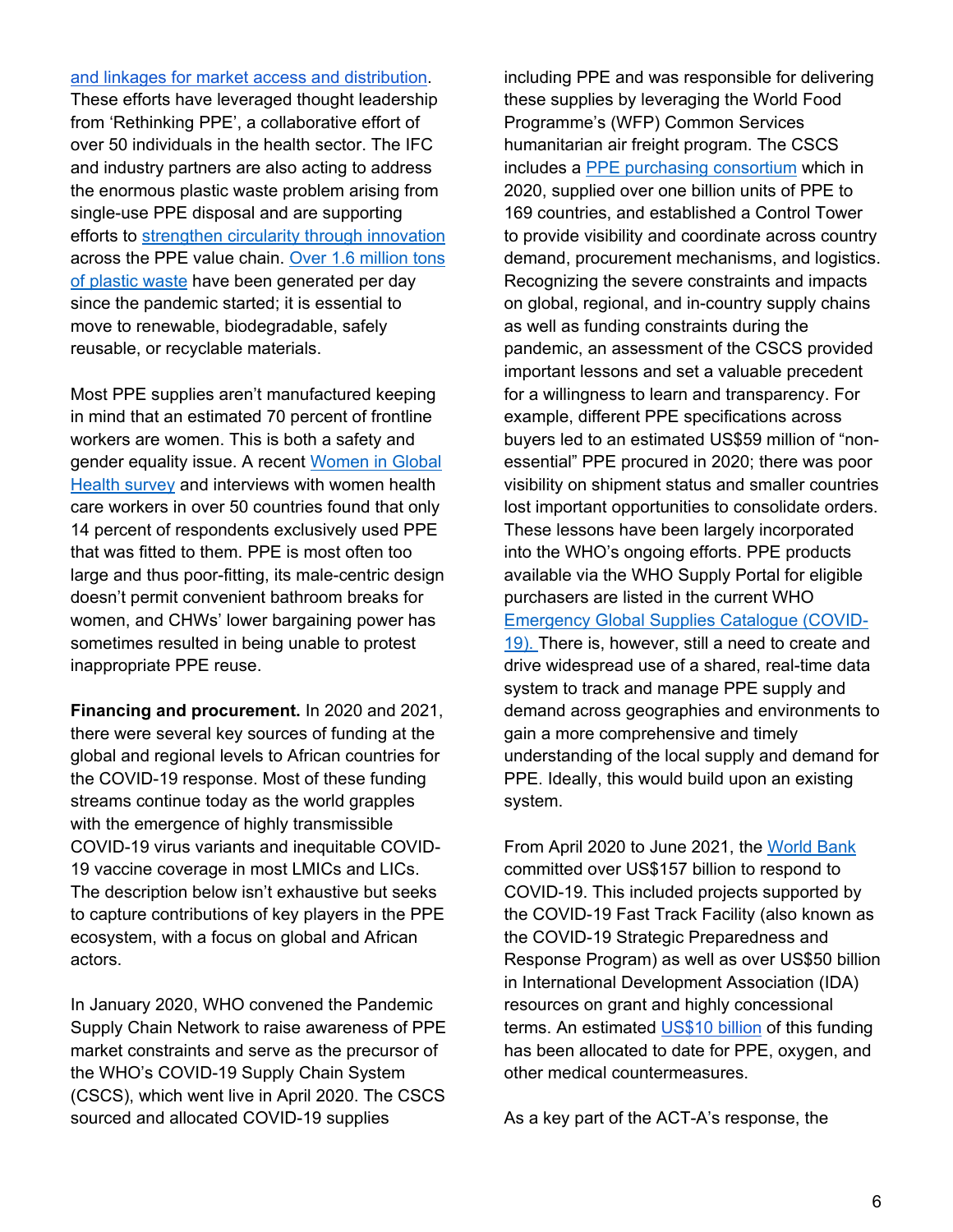[Global Fund's COVID-19 Response Mechanism](https://www.theglobalfund.org/en/covid-19/response-mechanism/) (C19RM) awarded US\$267 million overall in 2020 and US\$469 million in 2021 (a 67 percent increase from the previous year) to procure PPE [across almost 100 countries.](https://www.theglobalfund.org/media/11400/covid19_2021-09-29-board_update_en.pdf) Global Fund grant flexibilities allowed for additional funds to be used for the COVID-19 response. Ninety-eight percent of the PPE that was ordered with C19RM 2020 funds, valued at US\$102 million (this is part of the total of US\$267 million disbursed), was delivered as of August 31, 2021. The Global Fund's use of [Procurement Services Agents,](https://www.theglobalfund.org/media/8668/ppm_procurementservicesagentfees_list_en.pdf) UNICEF, and iPlus Solutions, and its pooled procurement mechanism (PPM) that leverages its wambo.org [portal](https://www.theglobalfund.org/media/10161/covid19_personalprotectiveequipmentoxygentproducts_list_en.pdf?u=637381036161630000) and makes key [pricing, product](https://www.theglobalfund.org/media/10755/psm_categoryproductlevelprocurementdeliveryplanning_guide_en.pdf)  [specification, and lead time information public,](https://www.theglobalfund.org/media/10755/psm_categoryproductlevelprocurementdeliveryplanning_guide_en.pdf) has helped demystify some aspects of the PPE value chain.

The [African Medical Supplies Platform](https://amsp.africa/) (AMSP) links African Union Member States to global and African suppliers of certified medical equipment, including PPE, and enables volume aggregation, payment facilitation, and logistics and transportation of medical commodities. The [African Export-Import Bank](https://www.cabri-sbo.org/uploads/files/Documents/CABRI-Working-Paper-COVID-19-vaccine-financing-procurement-and-distribution-in-African-ministries-of-finance-and-health.pdf) has provided an overdraft facility for governments to procure COVID-19 supplies — including PPE — from the African Medical Supplies Platform, as well as bilateral and multilateral funding. Several other multilateral, bilateral, philanthropic, and business funders also support the AMSP.

In mid-2020, a new civil society emergency response partnership, the [COVID-19 Action Fund](https://cafafrica.org/)  [for Africa](https://cafafrica.org/) (CAF-Africa) — of which Pandemic Action Network and several of its members are founding partners —saw an urgent need to fill gaps in PPE supplies targeted specifically for CHWs and mobilized rapidly to act on a larger scale than any single organization could have done alone. CAF-Africa was designed to be a stopgap effort, but as the COVID-19 pandemic persisted, there were enough gaps in PPE supplies for CHWs that it continued operations in 2021 and into early 2022. CAF-Africa has

provided 121.3 million pieces of PPE for CHWs in 18 countries as of January 2022.

In the first months of the pandemic, UNICEF, WHO, the Global Fund, Jack Ma Foundation, and CAF-Africa were the [five largest procurers of PPE](https://cafafrica.org/wp-content/plugins/pdf-poster/pdfjs/web/viewer.html?file=https://cafafrica.org/wp-content/uploads/2020/11/VR_CAF-Africa_FullReport_final-1.pdf&download=true&print=true&openfile=false) for LMICs and LICs, and they all leveraged free cargo flights offered by the [WFP](https://docs.wfp.org/api/documents/WFP-0000123667/download/?_ga=2.105443459.1053546843.1642212430-1603750209.1642212430) as part of its Common Services COVID-19 response. While the Jack Ma Foundation has since wound down its contributions, the others continue to play important roles.

With limited available or standardized data, domestic funding in LMICs and LICs appears to be largely earmarked for vaccines and it is difficult to discern how much is being used specifically to fund PPE for frontline health workers, including CHWs. Funding by LMIC and [LIC governments](https://www.cabri-sbo.org/uploads/files/Documents/CABRI-Working-Paper-COVID-19-vaccine-financing-procurement-and-distribution-in-African-ministries-of-finance-and-health.pdf) for COVID-19 response has come from a mix of budget reallocation, emergency reserves, COVID-19-related bonds (e.g., Indonesia, Peru), user fees to cover part of the cost of vaccines (e.g., Egypt), private sector contributions (e.g., South Africa's National Solidarity Fund), discounts for participating in vaccine clinical trials (e.g., Kenya, Morocco, and South Africa), and public-private partnerships with private medical schemes. Governments have also leveraged grants and loans from development banks.

Private institutional buyers continue to face challenges in aggregating demand and pooling procurement — a challenge not unique to PPE but also extending to COVID-19 tests, vaccines, therapeutics, and other commodities. This merits further exploration and action.

While these are important strides, it is unclear how much of the funded PPE actually reaches CHWs in most countries. We describe possible reasons for this lack of clarity later in this brief. [Adequate PPE supplies for one year for an](https://www.cgdev.org/publication/protecting-community-health-workers-ppe-needs-and-recommendations-policy-action)  [estimated one million CHWs across sub-Saharan](https://www.cgdev.org/publication/protecting-community-health-workers-ppe-needs-and-recommendations-policy-action)  [Africa would cost an estimated US\\$150 million](https://www.cgdev.org/publication/protecting-community-health-workers-ppe-needs-and-recommendations-policy-action) a modest and highly cost-effective amount in the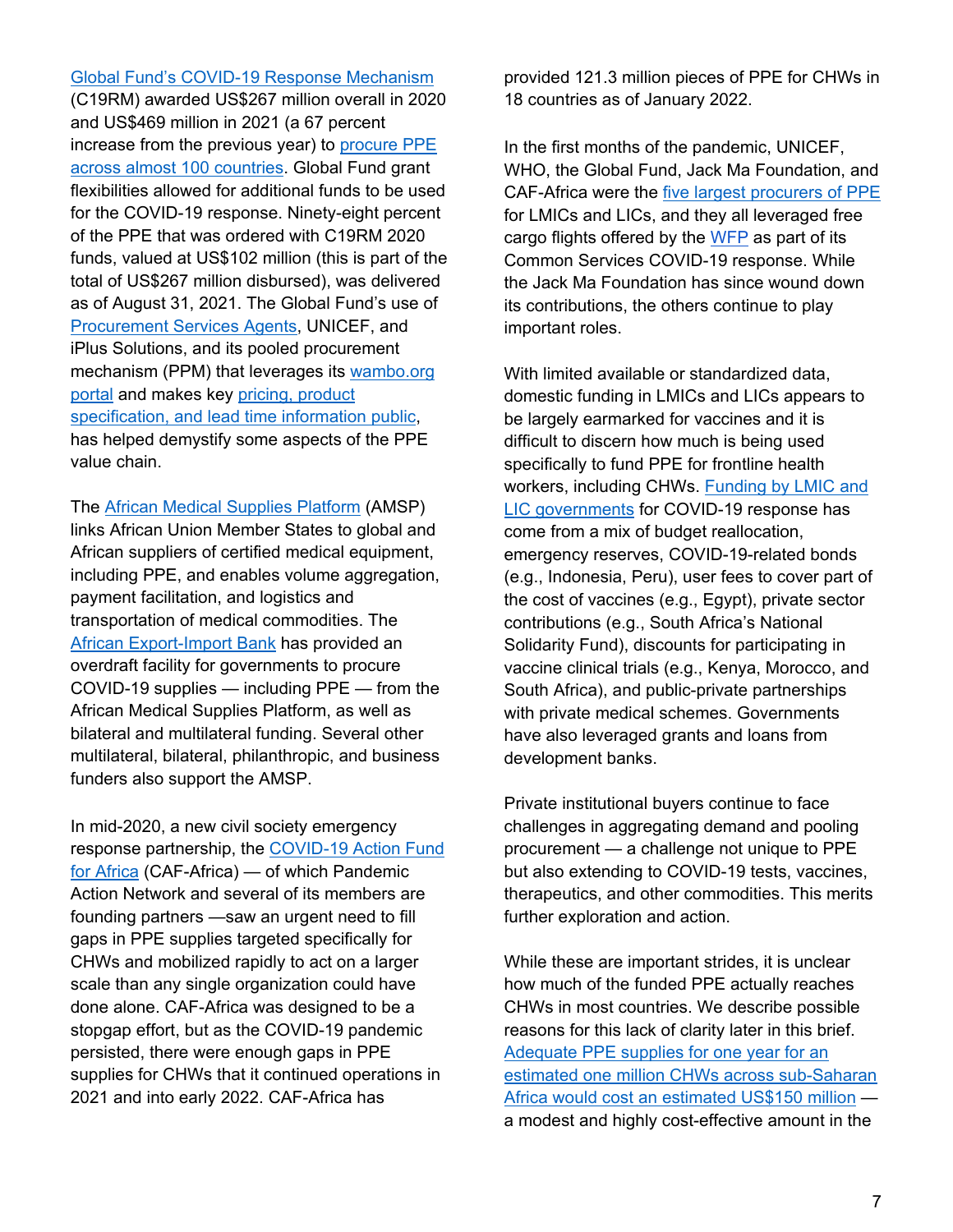context of overall pandemic-related funding. There is an opportunity to think more creatively about financing pandemic and epidemic preparedness and response, as has been done for Gavi through the International Finance Facility for Immunisation (IFFIm).

**Shipping and logistics.** Freight routes run between major producing and purchasing regions and countries. [Shipments routed to African](https://www.adb.org/publications/shortage-ppe-covid-19-supply-chains-bottlenecks-policy)  [countries](https://www.adb.org/publications/shortage-ppe-covid-19-supply-chains-bottlenecks-policy) go through one or more trans-shipment points. Any upstream or en-route disruptions to the movement of goods and people — such as lockdowns, PPE export bans in major PPEproducing countries, or other supply chain disruptions — can severely disrupt downstream PPE supply security. Such disruptions also add significant costs in both monetary and health terms, and buyers in LMICs continue to compete with better-resourced global players and countries for both PPE supplies and freight and transport options. In the absence of readily accessible stockpiles, the CHWs who serve their communities take the biggest hit.

At the time of writing this brief, the Global Fund's estimated lead time for PPE by sea freight was

six to seven months, and significantly more expensive air freight would only shorten the lead time to five to six months. Clearly, this isn't sufficient upstream PPE value chain agility to respond to a highly dynamic pandemic. Efforts to manufacture and procure PPE closer to, and ideally within, their intended country of use must continue alongside strengthening stockpiling in strategic locations that allow for rapid deployment. [UNICEF has been a critically](https://www.unicef.org/supply/stories/protecting-front-line-why-access-quality-ppe-remains-critical-during-pandemic)  [important player and has shipped 895 million](https://www.unicef.org/supply/stories/protecting-front-line-why-access-quality-ppe-remains-critical-during-pandemic)  [items of PPE to 141 countries](https://www.unicef.org/supply/stories/protecting-front-line-why-access-quality-ppe-remains-critical-during-pandemic) as of December 2021. UNICEF has also established PPE stockpiles in warehouses in Copenhagen, Guangzhou, Panama City, and Dubai to rapidly respond to surges in need; this is an important step in the right direction. However, there is still a need for funding, planning, maintenance, and appropriate utilization of stockpiles of PPE in LMICs. Air connectivity is a necessary practical consideration for stockpiles located on the African continent, as was demonstrated by the WFP's Addis Ababa logistics hub set up early in the COVID-19 pandemic to enable efficient PPE distribution to national capitals across Africa.

### **Demand-side Factors that Influence PPE Availability for Frontline Workers**

This section covers key aspects of the demand side of the PPE value chain as it pertains to all frontline health workers and highlights specific aspects that pertain to CHWs.

**National level coordination.** COVID-19 Task Forces provide an important forum for government, NGO, donor, UN agency, and private sector coordination; Pandemic Action Network members play an active role in these Task Forces and other coordination mechanisms. For example, [VillageReach and Last Mile Health](https://www.villagereach.org/arming-community-health-workers-for-battle/)

collaborated with the Liberian Ministry of Health's Supply Chain Management Unit and other partners to develop a quantification process and [tool for PPE.](https://www.villagereach.org/wp-content/uploads/2020/05/PPE_Quantification-and-Forecasting_Tool.xlsx)

However, several coordination issues highlighted in December 2020 remain as we look toward year three of the COVID-19 pandemic. Key among these is the need to work more closely across the community health workforce, health supply chain functions, and silos. Where this need has been addressed, there is smoother coordination. A deep understanding of both these components of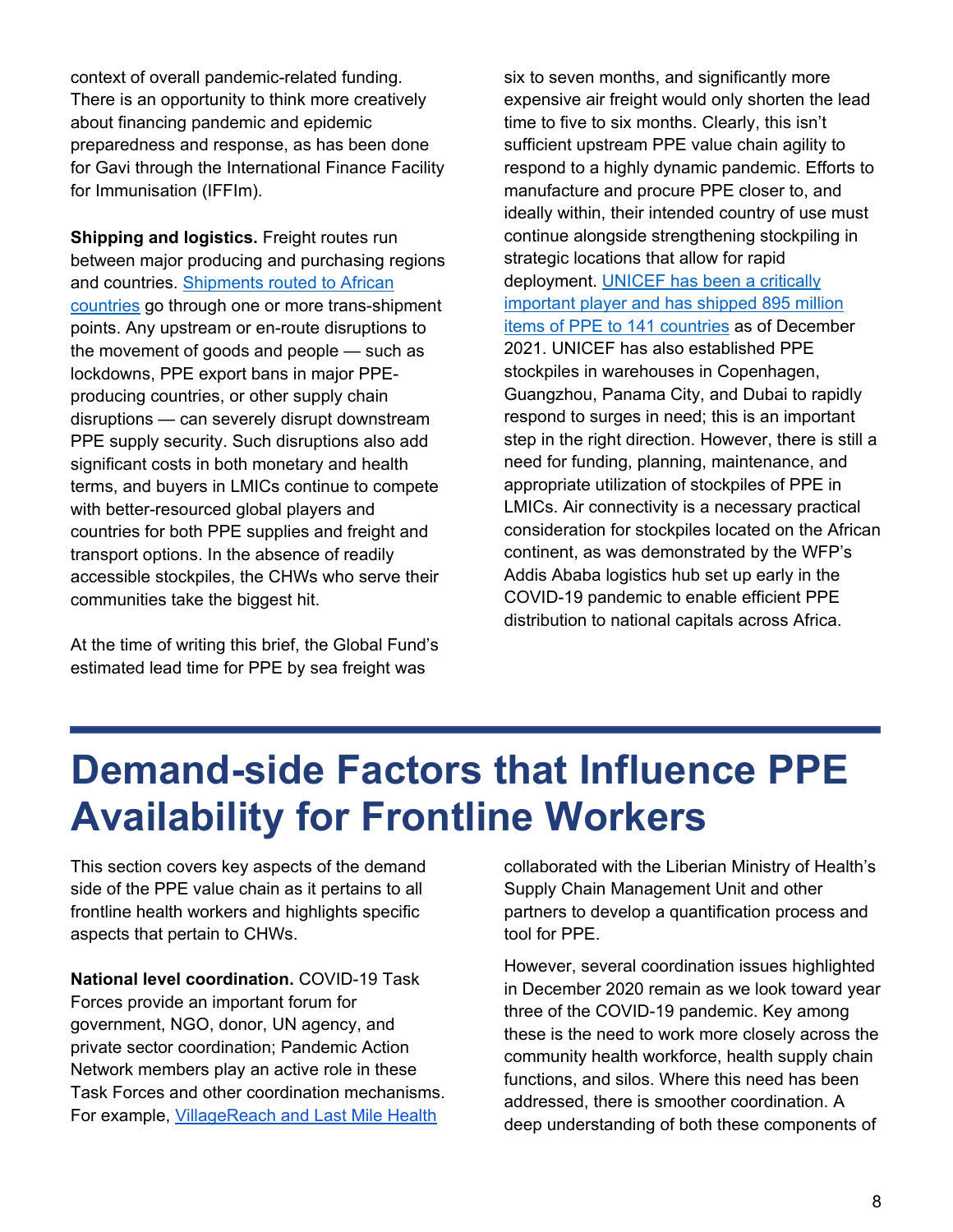a health system is needed to plan, execute, and monitor PPE delivery to its intended recipients at the last mile. Moreover, such coordination needs to be gender intentional. Of 82 national-level [COVID-19 Task Forces across Africa,](https://www.undp.org/sites/g/files/zskgke326/files/2021-11/undp-unwomen-upitt-covid19-task-force-participation-en-v3.pdf) women who comprise most frontline health workers are only represented in 20 percent and lead in 15 percent; of 95 COVID-19 Task Forces across Asia, women are only represented in 14 percent and lead in 11 percent. When they are included in Task Forces, women are more likely to serve in advisory than in decision-making roles.

#### **Recognition and representation of community**

**health workforces.** Appropriate recognition and representation of community health workforces including volunteers and contract workers — is an essential part of epidemic and pandemic planning and response. Without such recognition, there is continued inequity in access to, and use of, all COVID-19 tools for frontline workers in LMICs and LICs. For example, although the WHO COVID-19 Essential Supplies Forecasting Tool used by many ministries of health to quantify PPE includes CHWs, its use of International Standard Classification of Occupations (ISCO) codes excludes the hundreds of thousands of hidden volunteer CHWs who do not meet the ISCO criteria but are nonetheless tasked with delivering health-care services in homes and communities.

WHO and UNICEF have developed an [implementation support guide on the role of](https://hlh.who.int/docs/librariesprovider4/health-workforce/role-of-community-health-workers-in-covid-19-vaccination.pdf?Status=Master&sfvrsn=69436b87_5)  [CHWs in COVID-19 vaccination](https://hlh.who.int/docs/librariesprovider4/health-workforce/role-of-community-health-workers-in-covid-19-vaccination.pdf?Status=Master&sfvrsn=69436b87_5) that highlights their critical roles and emphasizes the importance of vaccinating CHWs as members of the essential health workforce. Frontline health workers' PPE needs can be quantified and budgeted with the WHO and UNICEF's [COVID-](https://www.who.int/publications/i/item/who-2019-ncov-vaccine_deployment_tool-2021.1)[19 vaccine introduction and costing tool](https://www.who.int/publications/i/item/who-2019-ncov-vaccine_deployment_tool-2021.1) (CVIC tool). However, CHWs' PPE needs are greater than for vaccines alone, and comprehensive PPE quantification guidance along the entire continuum of COVID-19 prevention, detection, testing, treatment, and follow-up is needed. At the time of writing this brief, the Global Health Cluster COVID-19 Task Team's [health workforce](https://www.who.int/health-cluster/news-and-events/news/COVID-19-Health-workforce-estimator-tool/en/)  [estimator tool](https://www.who.int/health-cluster/news-and-events/news/COVID-19-Health-workforce-estimator-tool/en/) is focused on facility-based health workers and needs to include specific guidance to estimate PPE needs for CHWs in COVID-19 screening, triage, referral, and home-based care. Such tools also need to reflect gender inclusiveness as they continue to use terms like "ward boy" in describing specific health workforce categories.

In the initial months of the COVID-19 pandemic, [PPE supply shortages and poor quantification of](https://www.thinkglobalhealth.org/article/covid-19-it-aint-over-until-theres-ppe-all-over)  [CHWs' PPE needs](https://www.thinkglobalhealth.org/article/covid-19-it-aint-over-until-theres-ppe-all-over) due to a general lack of updated CHW rosters led to the prioritization of PPE for isolation, quarantine, and treatment sites. This was compounded by the "COVID-19 Critical Items" guidance from the WHO which advised: *"Priority for PPE provision is given to health-care workers treating critical and severe COVID-19 patients only."* [CHWs often encounter the](https://www.bbc.com/news/world-asia-india-52279025)  [critically ill](https://www.bbc.com/news/world-asia-india-52279025) as part of their routine service delivery, so there was a disconnect between PPE supplies and exposure. We now know that [at least 50](https://jamanetwork.com/journals/jamanetworkopen/fullarticle/2774707)  [percent of all COVID-19 infections are estimated](https://jamanetwork.com/journals/jamanetworkopen/fullarticle/2774707)  [to originate from exposure to individuals with](https://jamanetwork.com/journals/jamanetworkopen/fullarticle/2774707)  [COVID-19 infection but without symptoms.](https://jamanetwork.com/journals/jamanetworkopen/fullarticle/2774707) As a result, CHWs in many countries received instructions to either stay home, stop working, and cease to provide essential health care services to their communities or to keep working with no or suboptimal PPE — thus putting themselves, their families, and the people they serve at risk.

**Health Worker Quantification.** Despite some important strides upstream, it is still unclear how many PPE supplies are reaching CHWs at the last mile. [Routinely updated data on CHWs](https://www.unicef.org/media/113081/file/National-Georeferenced-Community-Health-Worker-Master-List-Hosted-in-a-Registry-2021.pdf) including official CHW counts, active status, service location, accreditation status, competencies, and CHW-maintained stocks of essential supplies — are largely unavailable. While WHO's [Global Health Workforce Statistics](https://apps.who.int/gho/data/node.main.HWFGRP_0180?lang=en)  [2021](https://apps.who.int/gho/data/node.main.HWFGRP_0180?lang=en) estimated that there were 3,313,170 CHWs globally, only 75 countries have provided data that comes from various sources. The available data are over a decade old for 40 percent of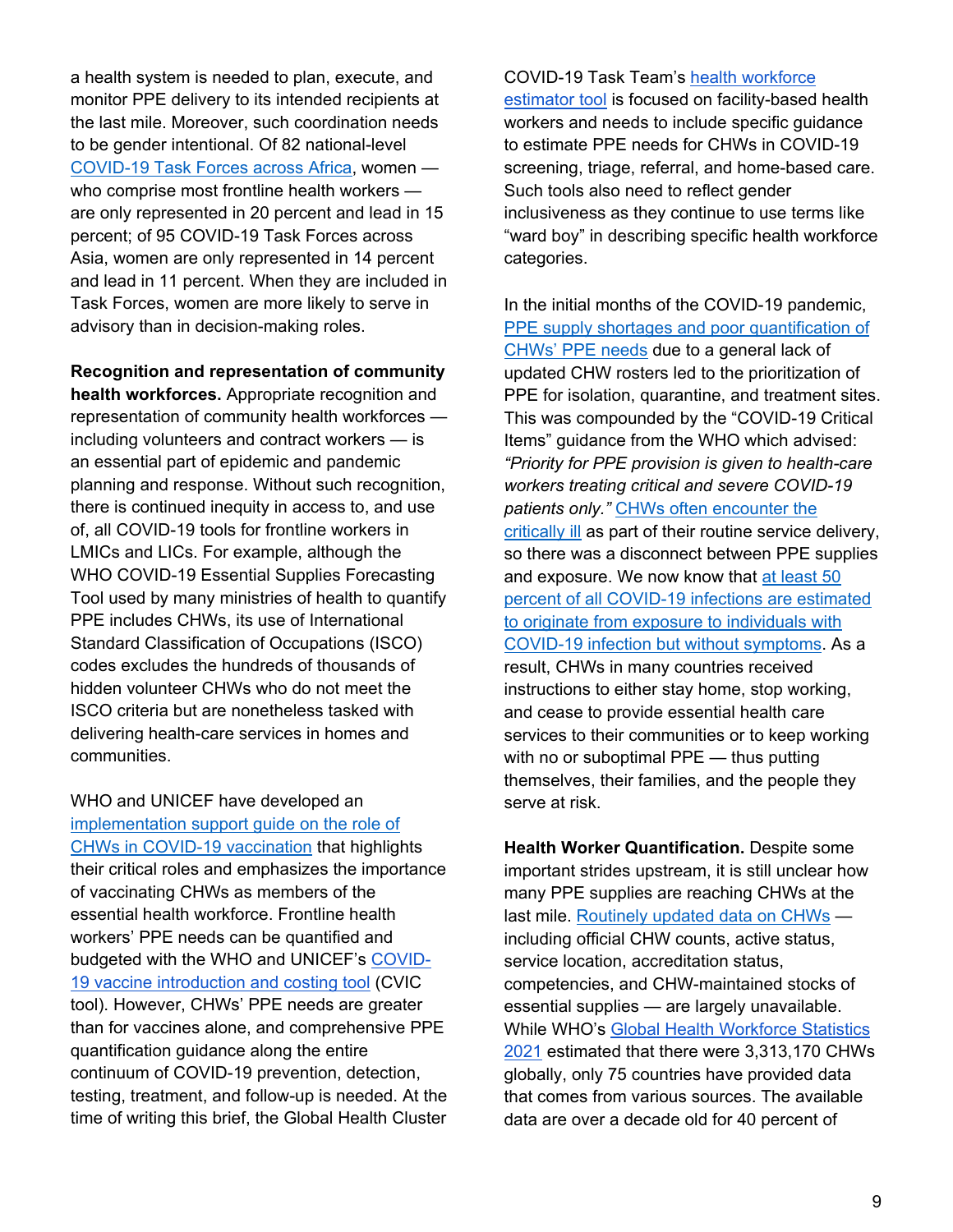countries providing estimates, and for many, they are point-in-time estimates rather than routinely updated health worker registries. This is a foundational challenge in quantifying PPE and other essential health supply needs for CHWs and needs to be urgently addressed as, without this basic information, we cannot assess whether their needs are being adequately met. National georeferenced databases can help close those gaps and unlock new opportunities to better support the critical work of CHWs. Guidance is [now available](http://rebrand.ly/chwml) to help countries better track and support these critical workers.

**Access to Testing and Vaccines.** While data are sparse on COVID-19 infection among frontline workers in LMICs and LICs, in part because of staggering inequities in [access to](https://www.who.int/publications/m/item/act-accelerator-quarterly-update-q3)  [COVID-19 testing](https://www.who.int/publications/m/item/act-accelerator-quarterly-update-q3) (only 0.4 percent of 3.3 billion COVID-19 tests carried out globally have been in LICs), it is estimated that [CHWs in African](https://www.un.org/africarenewal/magazine/january-2021/unsung-heroes-africa%E2%80%99s-covid-19-response)  [countries suffered a 203 percent increase in](https://www.un.org/africarenewal/magazine/january-2021/unsung-heroes-africa%E2%80%99s-covid-19-response)  [COVID-19 infections because they lacked access](https://www.un.org/africarenewal/magazine/january-2021/unsung-heroes-africa%E2%80%99s-covid-19-response)  [to PPE.](https://www.un.org/africarenewal/magazine/january-2021/unsung-heroes-africa%E2%80%99s-covid-19-response) In the United States and the United Kingdom, both [reuse and inadequate supplies of](https://www.thelancet.com/journals/lanpub/article/PIIS2468-2667(20)30164-X/fulltext)  [personal protective equipment \(PPE\) are](https://www.thelancet.com/journals/lanpub/article/PIIS2468-2667(20)30164-X/fulltext)  [associated with significantly increased risk of](https://www.thelancet.com/journals/lanpub/article/PIIS2468-2667(20)30164-X/fulltext)  [COVID-19 infection](https://www.thelancet.com/journals/lanpub/article/PIIS2468-2667(20)30164-X/fulltext) among frontline health workers.

Global efforts to solve the PPE supplies crisis have included estimates of demand for PPE in different scenarios of vaccine coverage. However, the unpredictable path of the COVID-19 pandemic combined with low vaccine coverage suggests that significant quantities of PPE for all frontline health workers, including CHWs, will be needed for some time to come. WHO data from 25 African countries indicates that only 27 percent [of health workers, compared](https://www.afro.who.int/news/only-1-4-african-health-workers-fully-vaccinated-against-covid-19)  [to over 80 percent in higher-income countries,](https://www.afro.who.int/news/only-1-4-african-health-workers-fully-vaccinated-against-covid-19)  [were fully vaccinated](https://www.afro.who.int/news/only-1-4-african-health-workers-fully-vaccinated-against-covid-19) as the SARS CoV-2 omicron variant became dominant. While growing evidence of waning immunity several months after full vaccination supports the rationale for booster doses of COVID-19 vaccines, most African countries are still struggling to cover their

populations with first and second doses. Of more than 150,400 COVID-19 infections in health workers reported by countries in the African region to WHO, five countries account for 70 percent of these infections: Algeria, Ghana, Kenya, South Africa, and Zimbabwe. Efforts to target PPE deliveries to these countries, which are clearly in need, must be balanced with the widespread and continued shortages in PPE and vaccine access across the African continent.

**Last-mile Distribution to CHWs.** There are several pathways in last-mile distribution of PPE to CHWs, with primary health care facilities typically being the distal drop-off point. Actors include Ministries of Health, NGO and faith-based organization partners, UNICEF programs, Global Fund programs, World Bank Health Systems Strengthening (HSS) programs, Gavi programs, public sector and private sector warehousing and logistics providers, private sector employers and associations, etc.

A recent meta-analysis showed a significant (*p* < 0.01) [increase in stock-out levels of essential](https://assets.researchsquare.com/files/rs-692874/v1/2427d964-565f-45ee-a798-94ea3173b4b4.pdf?c=1631886254)  [medicines among CHWs](https://assets.researchsquare.com/files/rs-692874/v1/2427d964-565f-45ee-a798-94ea3173b4b4.pdf?c=1631886254) from 26.36 percent in 2006-2015 to 48.65 percent in 2016-2021. Notably, CHWs experienced stock-outs of essential medicines nearly one-third of the time and at a significantly ( $p < 0.01$ ) higher rate than the health centers to which they are affiliated (28.9 percent versus 9.2 percent, respectively). The sheer volume of PPE adds significant strain on already weak last-mile distribution systems. Once PPE arrives in a country, it is frequently prioritized for secondary and tertiary level health facilities in urban areas with rural and primary health facilities receiving less than they need. When PPE reaches CHWs, it is often in insufficient quantities, and items other than masks aren't always supplied.